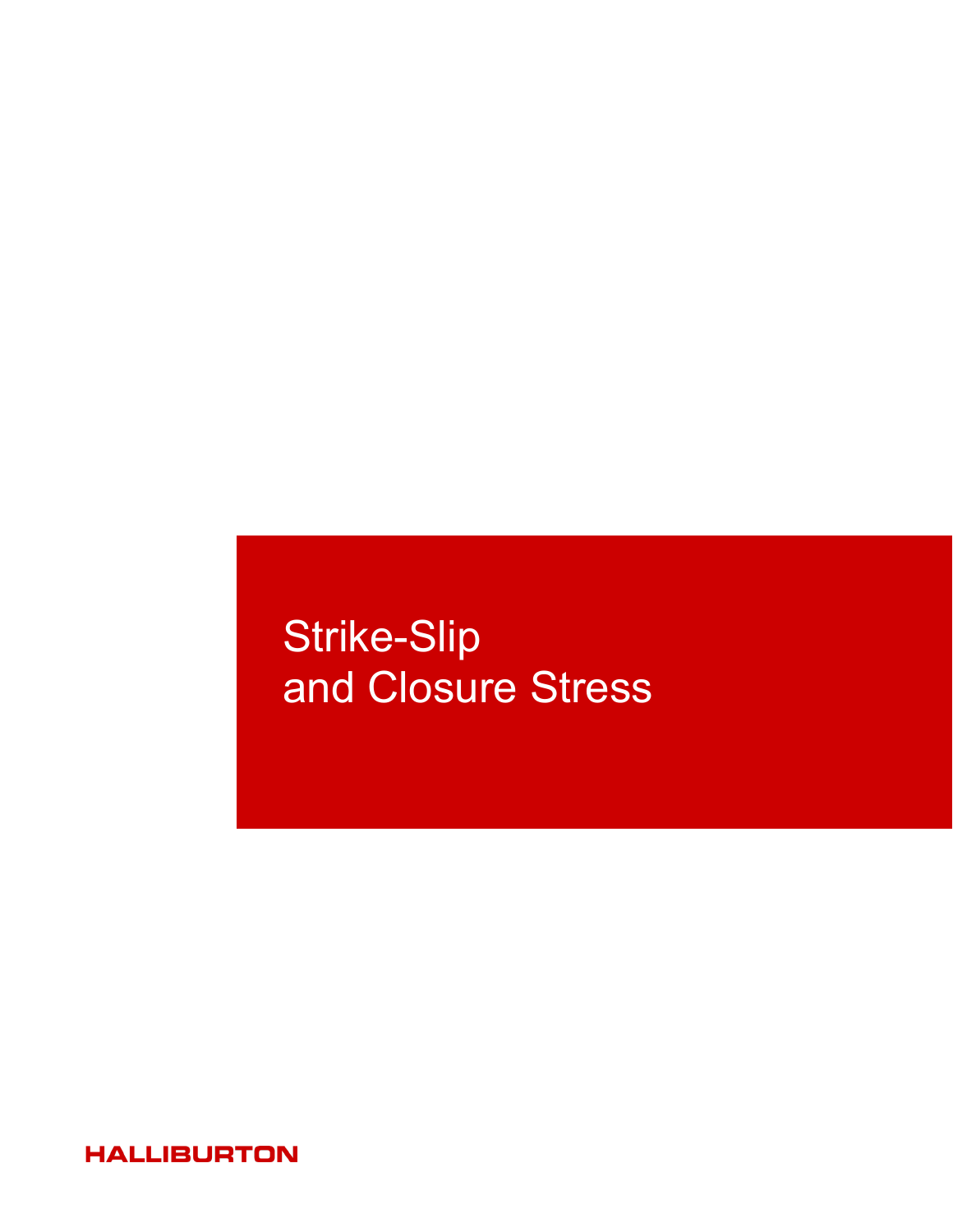## Strike-Slip and Closure Stress

#### **Authors**

R. D. Barree, Technology Fellow Halliburton Production Enhancement November 2020

To discuss the issues around the concept of strike-slip stress regime, we first have to consider the in-situ earth stress tensor. In theory, the stresses acting on an element of rock in the sub-surface can be resolved into three orthogonal principal stresses. A principal stress is defined to be either pure compression or tension, with no shear component acting in the direction of the principal stress axis. In the diagram below, the three principal stresses are labeled 1-3, with  $\sigma_1$  being the maximum compressive stress and  $\sigma_3$  the minimum stress in the system. The principal stresses are generated through multiple processes including sedimentation, erosion, diagenesis, maturation, and tectonics. All three principal stresses change throughout geologic time.



In a "normal" stress environment, the vertical stress is the maximum. Vertical stress is caused by the weight of the overburden sediment and pore fluid and is related to the integrated bulk density from surface to the depth of interest. The total overburden weight is counteracted by the pore fluid pressure in the reservoir, at depth. Pore fluid pressure pushes upward against the overburden weight, and the projection of the fluid pressure is adjusted by Biot's poroelastic coefficient (alpha). The net downward stress causes the rock to deform under what is called "uniaxial strain". In this theory, the lateral deformation, or strain, is assumed to be zero because the rock element is contained in a rigid and infinite rock mass. While not perfectly true, this assumption is used as a starting point for theoretical stress estimates. Horizontal stresses are usually changed from the assumed uniaxial strain case by lateral movements in the earth crust (tectonics). The effect of tectonic strain can't really be computed from theory, so the stresses must be measured to understand the present-day state.

When conducting a hydraulic fracturing treatment, the induced hydraulic fracture must deform the surrounding rock to create an open fracture aperture. In this process, the amount of work done is always minimized. This means that the induced hydraulic fracture will always lie in the plane formed by the maximum and intermediate principal stresses and be perpendicular to the minimum stress in the tensor, regardless of the spatial orientation of the stress tensor. There will be no unresolved shear stresses on the exposed fracture surface. There will be shear stresses on any plane cutting through the block at any angle other than a principal stress axis. Hydraulic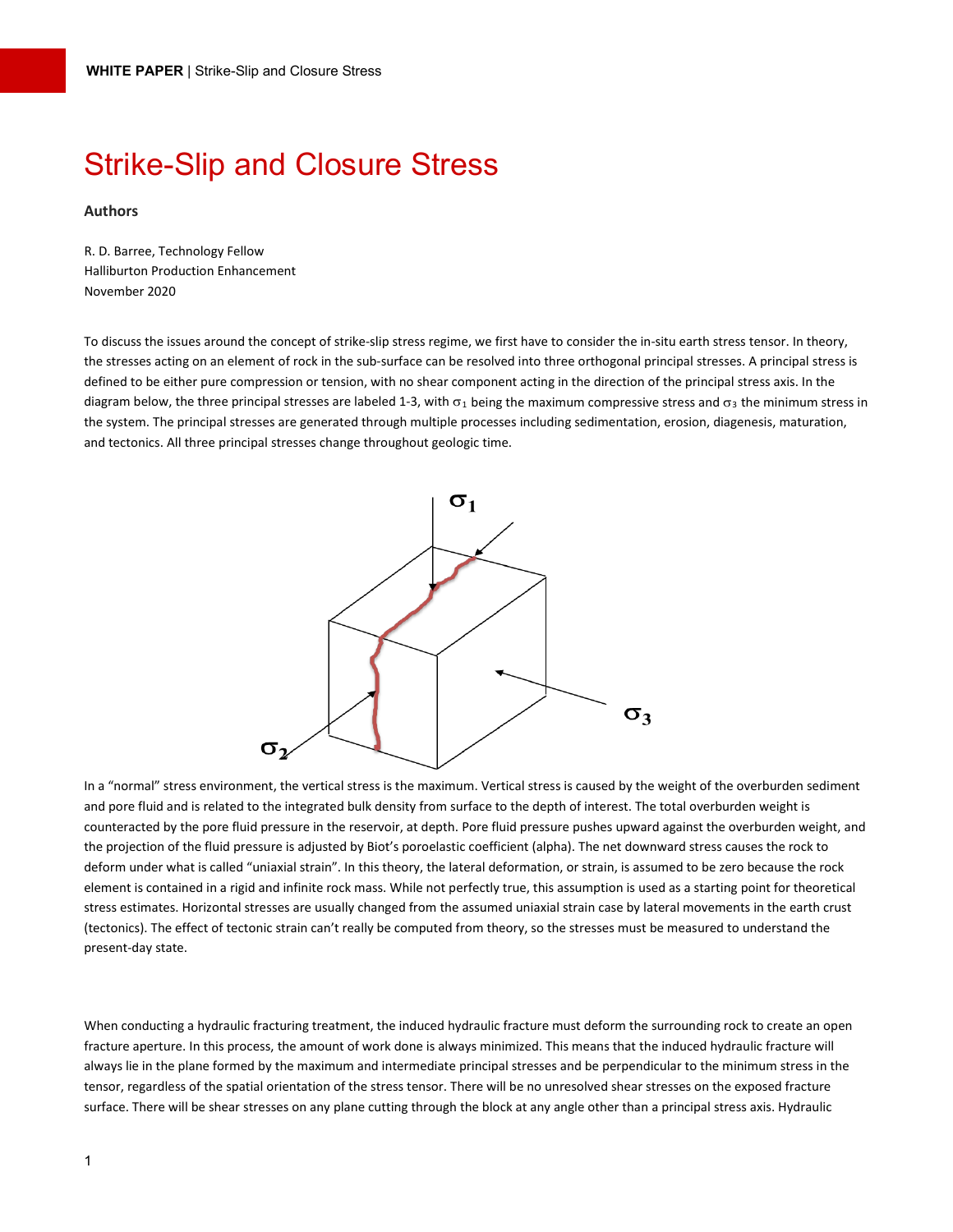fracturing alters the pore pressure and induces strain in the rock, causing shear failure in the rock surrounding the hydraulic fracture (microseisms). Shear slip can alter the magnitude and direction of the principal stresses around the induced hydraulic fracture by relieving strain through slip along shear faces.

The measured "closure stress" in a fracture diagnostic test is the minimum stress in the tensor. The other two principal stresses cannot be directly measured. Fracture closure stress is usually reported as a "total" stress, which includes the net or effective intergranular stress supported by the rock framework (grains or solid fabric). The effect of pore pressure inside the rock also acts on the fracturing fluid and provides an additional component of stress. Since pore fluid pressure is isotropic, the orientation of the fracture is determined by the magnitude, direction, and difference of the three effective stresses, which take out the pore pressure component and refer to only the stress transmitted through the solid. For the remainder of this discussion, all references to stress indicate net effective stress and not total stress, unless otherwise explicitly noted.

As a reminder, the equation for the minimum total in-situ stress in the earth tensor (as applied in GOHFER) is shown below. The first term of the equation is the effective minimum horizontal stress generated through uniaxial strain. The last two terms account for tectonic stress and strain boundary conditions acting only on the minimum stress. During tectonic compression, prior to shear failure, the stress in the rock is proportional to the induced strain (ε) multiplied the static Young's Modulus of elasticity (E). Once the shear failure limit is reached, a shear slip or fault plane forms and the elastic relationship between stress and strain is lost. After shear failure, a residual stress remains that is related to the frictional properties of the failed shear plane. The apparent fracture closure stress is the total minimum horizontal stress, or effective minimum horizontal principal stress plus pore pressure.

$$
P_c = \frac{V}{(1 - V)} [P_{ob} - \alpha_v P_p] + P_p + \varepsilon_x E + \sigma_t
$$

- $P_c$  = closure pressure, psi
- $v = Poisson's Ratio$
- $P_{ob}$  = Overburden Pressure
- $\bullet$   $\alpha_{v}$  = vertical Biot's poroelastic constant
- $P_n$  = Pore Pressure
- $\varepsilon_r$  = regional horizontal strain, microstrains
- $\bullet$  E = Young's Modulus, million psi
- $\bullet$   $\sigma_t$  = regional horizontal tectonic stress

In a DFIT or any other determination of "closure stress" we can only measure Sh\_min. Since the measured "closure stress" is a total stress, we also have to get an accurate measurement of pore pressure and know something of Biot's poroelastic parameter (alpha) to get the minimum effective stress from closure stress. We generally get Sv from integration of a bulk density log, from surface to TD, or by an assumed regional overburden gradient (OBG). Sv (effective) is OBG \* TVD – alpha\*Pore\_P. It is nearly impossible to directly measure SH max, and this is where the problem creeps in.

We get reports that almost every reservoir, everywhere in the world, is in "strike-slip" stress conditions. A strike-slip fault is a nearvertical shear plane along which two rock segments slip laterally relative to each other. For this to occur the effective (intergranular) stress state must be such that: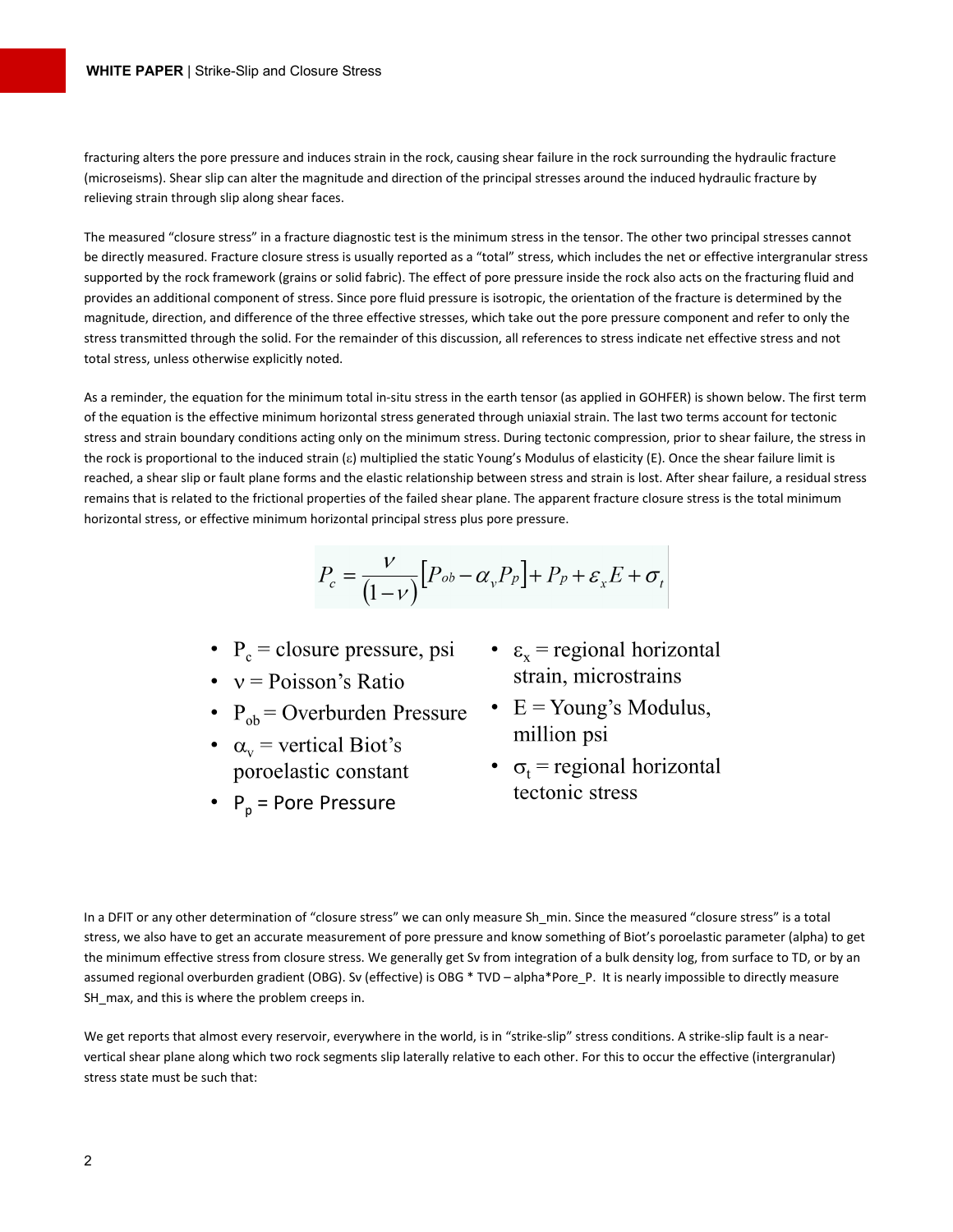SH\_max > Sv > Sh\_min



In a strike-slip stress regime it is usually assumed that the rock is at its shear-failure limit, based on a Mohr-Coulomb failure analysis, illustrated below. In the diagram, for strike-slip conditions,  $\sigma_1$  must be SH\_max and  $\sigma_3$  is Sh\_min. The effective vertical stress falls between them. The angle of the failure line, with respect to the normal stress axis, is the internal angle of friction and is usually taken as an "average" of about 30 degrees. Data on real rocks, from the CoreLab Tight-gas and Shale consortia, show that the friction angle can actually vary from about 10-degrees to 60-degrees, so the "average" is often not very useful. The intercept of the failure line with the shear-stress (vertical) axis is called the rock cohesion. This is very difficult to measure in a lab except by interpretation of multi-point Mohr-Coulomb failure tests. It is nearly impossible to measure in-situ. It is often assumed that there will be weak planes, or cohesionless surfaces in the rock which would account for the weakest shear failure, indicated by the red dashed line. The orientation of these weak planes, relative to the stress tensor, is practically never known.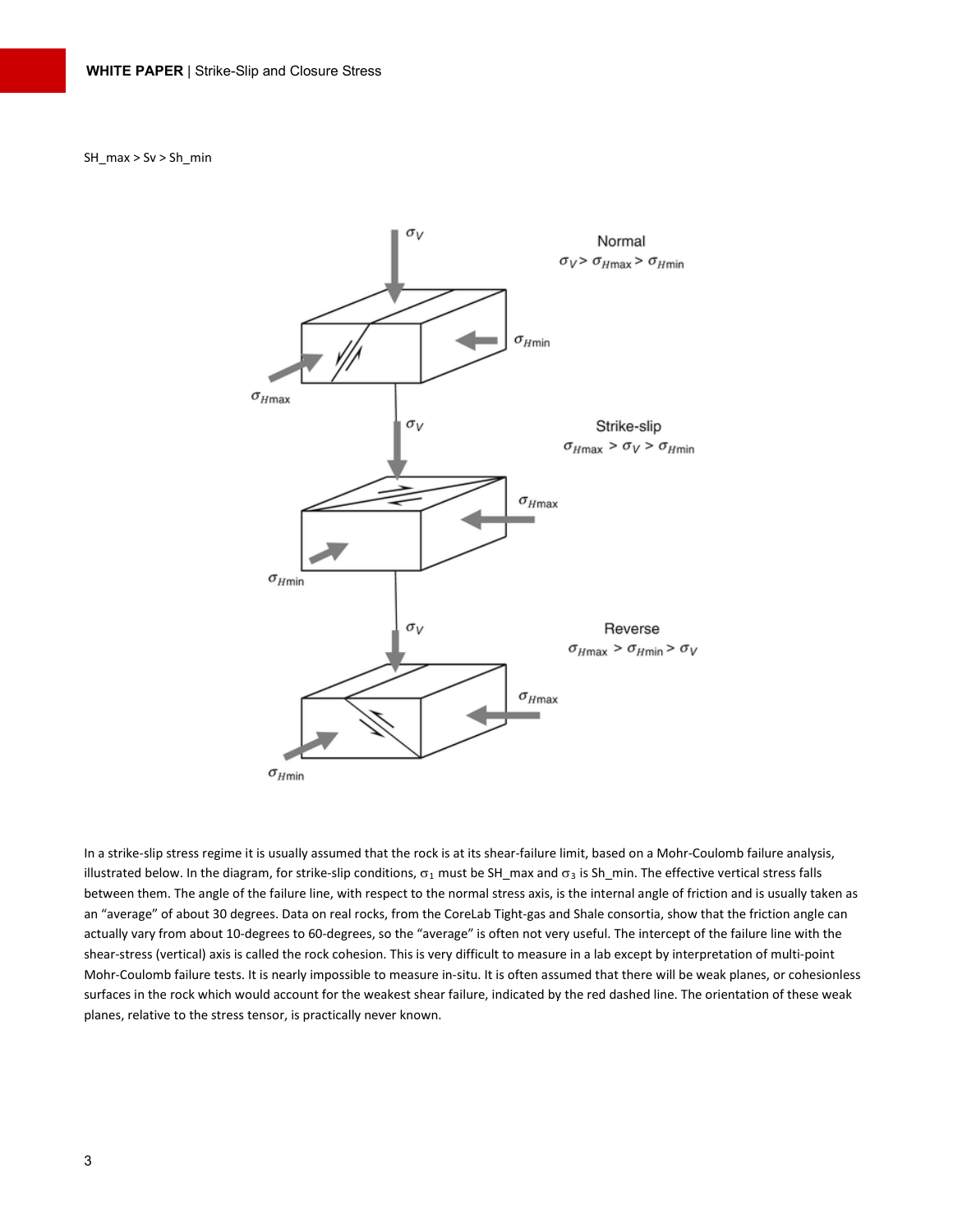

- Shear failure is defined by "cohesion", c, and "friction angle",  $\phi$  $\bullet$ - Assume  $c=0$  and  $\phi=30$  degrees,  $R=2\phi$
- Use net overburden (TVD-Pp) and net closure (Pc-Pp) as max and min  $\bullet$ stresses
- Maximum strain is approximately  $\{0.2^*(\sigma_1+\sigma_3)\}$ /E  $\bullet$

For completeness, the intercept of the failure line (assuming positive cohesion) at the negative point on the effective stress (horizontal) axis, represents the theoretical tensile strength of the material. A Mohr's circle tangent to the failure line and with its minimum effective stress anchored at zero, defines the unconfined compressive strength (UCS) of the material by the maximum value of the circle's intercept with the effective stress axis.

For a perfectly vertical, intact borehole (no pre-existing fractures) in an isotropic and homogeneous formation, the stresses around the hole can be computed using the Kirsch equations (1898).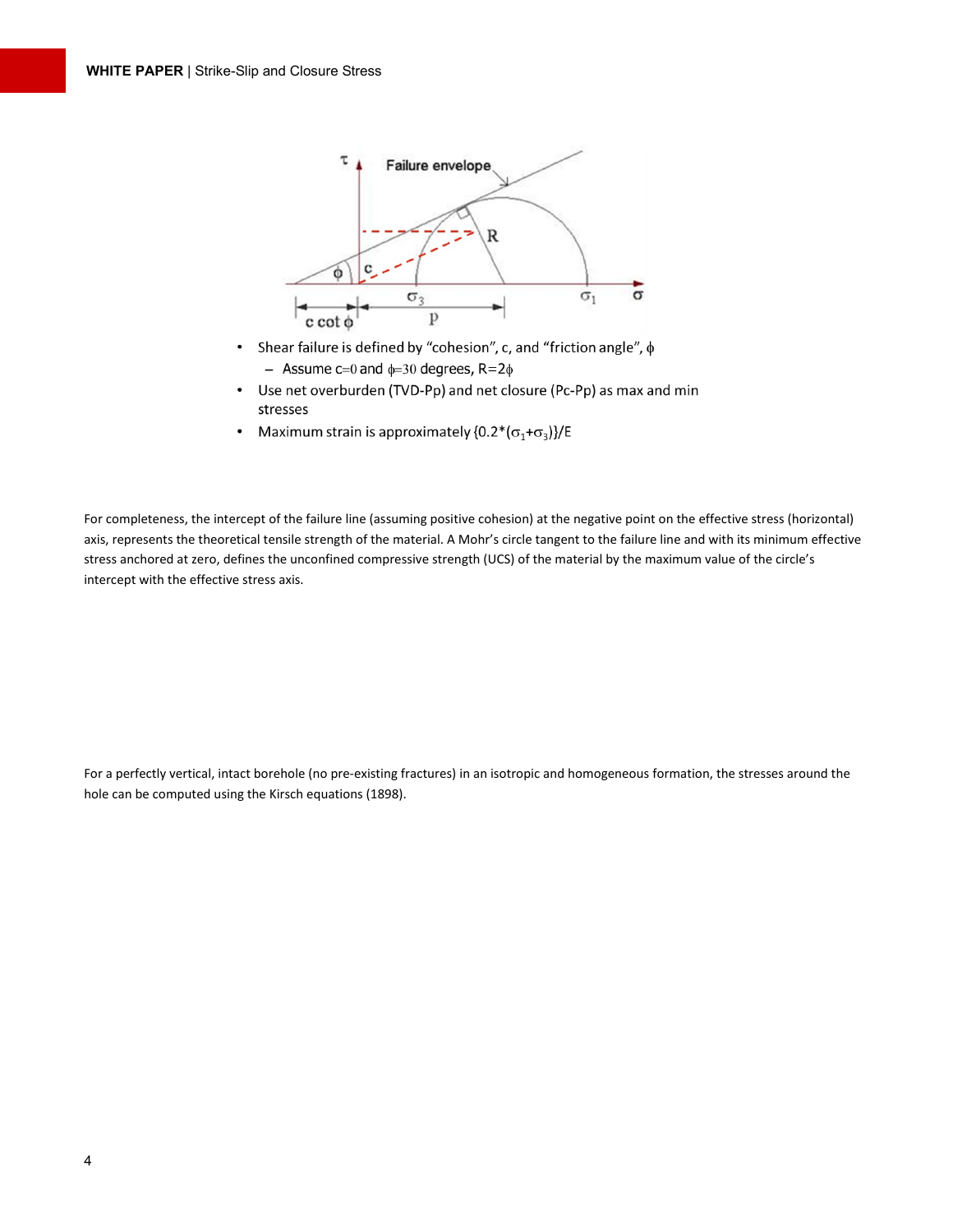$$
\sigma_r = \frac{\sigma_h + \sigma_H}{2} \left( 1 - \frac{r_w^2}{r^2} \right) + \frac{\sigma_h - \sigma_H}{2} \left( 1 - 4 \frac{r_w^2}{r^2} + 3 \frac{r_v^4}{r^4} \right) \cos 2\theta + \frac{r_w^2}{r^2} (P_w - \alpha P_o)
$$
\n
$$
\sigma_r = \frac{\sigma_h + \sigma_H}{2} \left( 1 + \frac{r_w^2}{r^2} \right) - \frac{\sigma_h - \sigma_H}{2} \left( 1 + 3 \frac{r_v^4}{r^4} \right) \cos 2\theta - \frac{r_w^2}{r^2} (P_w - \alpha P_o)
$$
\n
$$
\sigma_v = P_{ob} - \alpha P_o
$$
\n
$$
\sigma_v = \frac{\sigma_h - \sigma_H}{2} \left( 1 + \frac{r_w^2}{r^2} \right) - \frac{\sigma_h - \sigma_H}{2} \left( 1 + 3 \frac{r_v^4}{r^4} \right) \cos 2\theta - \frac{r_w^2}{r^2} (P_w - \alpha P_o)
$$
\n
$$
\sigma_v = \frac{\sigma_v}{2} \left( 1 + \frac{\sigma_v}{r^2} \right) - \frac{\sigma_h}{2} \left( 1 + \frac{\sigma_v}{r^2} \right) \cos 2\theta - \frac{r_w^2}{r^2} (P_w - \alpha P_o)
$$
\n
$$
\sigma_v = \frac{\sigma_v}{2} \left( 1 + \frac{\sigma_v}{r^2} \right) - \frac{\sigma_h}{2} \left( 1 + \frac{\sigma_v}{r^2} \right) \cos 2\theta - \frac{r_w^2}{r^2} (P_w - \alpha P_o)
$$
\n
$$
\sigma_v = \frac{\sigma_v}{2} \left( 1 + \frac{\sigma_v}{r^2} \right) - \frac{\sigma_h}{2} \left( 1 + \frac{\sigma_v}{r^2} \right) \cos 2\theta - \frac{r_w^2}{r^2} (P_w - \alpha P_o)
$$
\n
$$
\sigma_v = \frac{\sigma_v}{2} \left( 1 + \frac{\sigma_v}{r^2} \right) \cos 2\theta - \frac{r_w^2}{r^2} (P_w - \alpha P_o)
$$
\n
$$
\sigma_v = \frac{\sigma_v}{2} \left( 1 + \frac{\sigma_v}{r^2} \right) \cos 2\theta - \frac{r_w^
$$

For this special condition it is theoretically possible to measure the (open hole) breakdown pressure and closure stress (Sh\_min). The breakdown pressure represents (ideally) the minimum tangential net stress,  $T$  net or  $\sigma_t$  in the diagram below, around the circumference of the hole, plus pore pressure. The difference between observed breakdown pressure and pore pressure (neglecting Biot's alpha for horizontal stresses) is the minimum net tangential stress on the borehole. The relation of this net tangential stress (T\_net) to the far-field principal stresses is:





This approximation ignores PZS or rock tensile strength, so is much less useful in the real world, but can help set limits on the assumed value of SH\_max. If, after breakdown, the pressure decline is observed and analyzed (by DFIT), then the net closure stress (total closure stress minus pore pressure) can be determined. This gives Sh\_min. Knowing T\_net and Sh\_min, the magnitude of SH\_max can be determined:

 $SH\_max = 3 * SH\_min - T\_net$ 

Using the data from the "Vertical Tight Gas" training example, and assuming a BH breakdown pressure of 10,600 psi (guessed, because in the actual case there was no breakdown), we can get a guess at the in-situ stress tensor. Depth is 11370', pore pressure is 6035 psi, and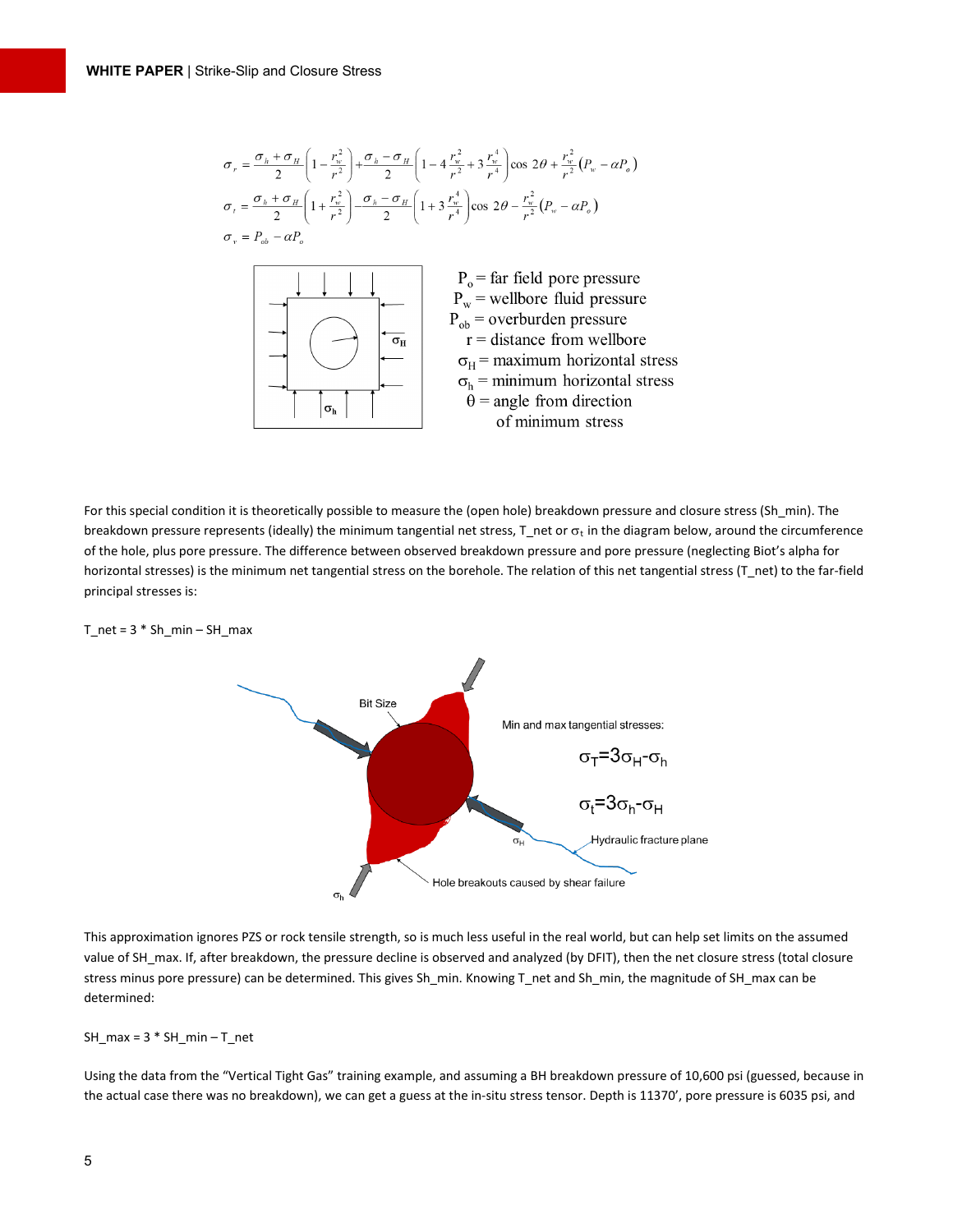total closure stress is 8735 psi, with Biot's alpha=0.817. This gives Sv\_net = 6440 psi. Sh\_min = 2700 psi, and T\_net = 4565. This implies that SH max = 3535 psi and gives a horizontal net stress anisotropy of 835 psi. In GOHFER, the input stress anisotropy is applied to the total minimum stress (8735 psi), so the effective anisotropy is 0.0956. This is a "normal" stress environment.

The assertion that almost all reservoirs are in strike-slip stress comes, invariably, from analysis of safe mud weight for drilling. Because of the high tangential stresses around a borehole, especially when drilling at an inclination between 30 and 60 degrees, and normal to SH max, the drilling mud weight must be high enough to prevent shear or collapse failure of the borehole. Getting an accurate determination of the collapse mud-weight requires exact information about the rock mechanical properties of each layer drilled through (effectively by the foot), along with the pore pressure and magnitude and orientation of the entire three-dimensional stress tensor. Since the actual rock strength or borehole failure conditions are affected by local natural fractures, bed dip, chemical interaction with the mud, time-dependent rock creep, mechanical wear of the drill string, and other factors, these "safe mud-weight" estimates are usually intended to be conservative.

With no direct measurement of in-situ rock strength under the actual conditions of drilling, and no practical way to directly measure SH\_max, the common assumption made in drilling software is that all rocks are in their worst-case stress state, which is at their shearfailure limit. So, by definition, all rocks are assumed to be in a "strike-slip" stress environment in this analysis. It's interesting to note, from a historical perspective, that Nolte used to advocate the same thing: If you can't measure SH\_max, assume that all rocks in the earth are stressed to their shear failure limit. In the Mohr-Coulomb diagram shown above, this is the method we employ to get the maximum allowable tectonic strain offset that can be applied in calibrating a model. If  $\sigma_3$  is the net closure stress, and  $\sigma_1$  is the net overburden stress, then the maximum compressive strain that can be applied, without causing shear failure, through reverse faulting, is approximately  $(\sigma_1 + \sigma_3)/(5 * E)$ , where E is static Young's Modulus in million-psi. This approximation is for large-scale rock failure and assumes that cohesionless planes exist somewhere in the system.

For the Vertical Tight Gas case, and modulus of about 5e6 psi, this is a maximum strain of 457 microstrains. This imposed strain would generate a net stress differential of 2285 psi at failure. This is a useful check when someone gives an estimated SH\_max value for a supposed strike-slip reservoir. If the maximum net stress given for your reservoir exceeds this limit, there may be something wrong. I have also seen many cases where the assumed strike-slip SH\_max would predict a negative breakdown pressure, for a perfectly vertical well. This is also something that should be cross-checked.

For an extensional tectonic system, the same approximation can be applied to determine the conditions for tensile failure, or normal faulting, when the Mohr's Circle shifts left and contacts the failure line. For the same example with minimum net stress of 2700 psi, using (2700+0)/(5\*E), the allowable negative (extensional) strain is -108 microstrains. These relations provide useful estimates but are not exact and do not account for rock fabric effects.

Assuming all rocks are at their shear failure limit is OK, and "safe" for drilling conditions because it will always provide the minimum safe mud weight window between collapse and tensile failure for drilling. In Nolte's world of single vertical fractures on vertical wells, the assumption is also acceptable. When dealing with horizontal wells, which may be drilled at any azimuth relative to the stress tensor, the assumption is not acceptable. Assuming all reservoirs are "strike-slip" can easily bring up conditions that are impossible to treat through hydraulic fracturing or lead to unrealistic fracture geometry results.

One other consideration: If rocks have ever been subjected to sufficient tectonic strain to reach their failure limit, they will break, and faults will activate. This is the cause of earthquakes! When a fault slips some, or all, of the strain energy will be dissipated or released. So, if a rock reaches its shear-failure limit, a fault slips and the differential stress in the system that caused the faulting is relieved. Continued tectonic movement can build up additional stress, until the fault slips again. These are the conditions, most famously, along the San Andreas fault in California which is a strike-slip fault. If we happen to be stimulating wells in a tectonic thrust or shear environment that has mapped strike-slip or thrust faults, it is impossible to know what the current stress state is, or how much strain energy or stress anisotropy exists in the current state and how much has been dissipated from fault slip.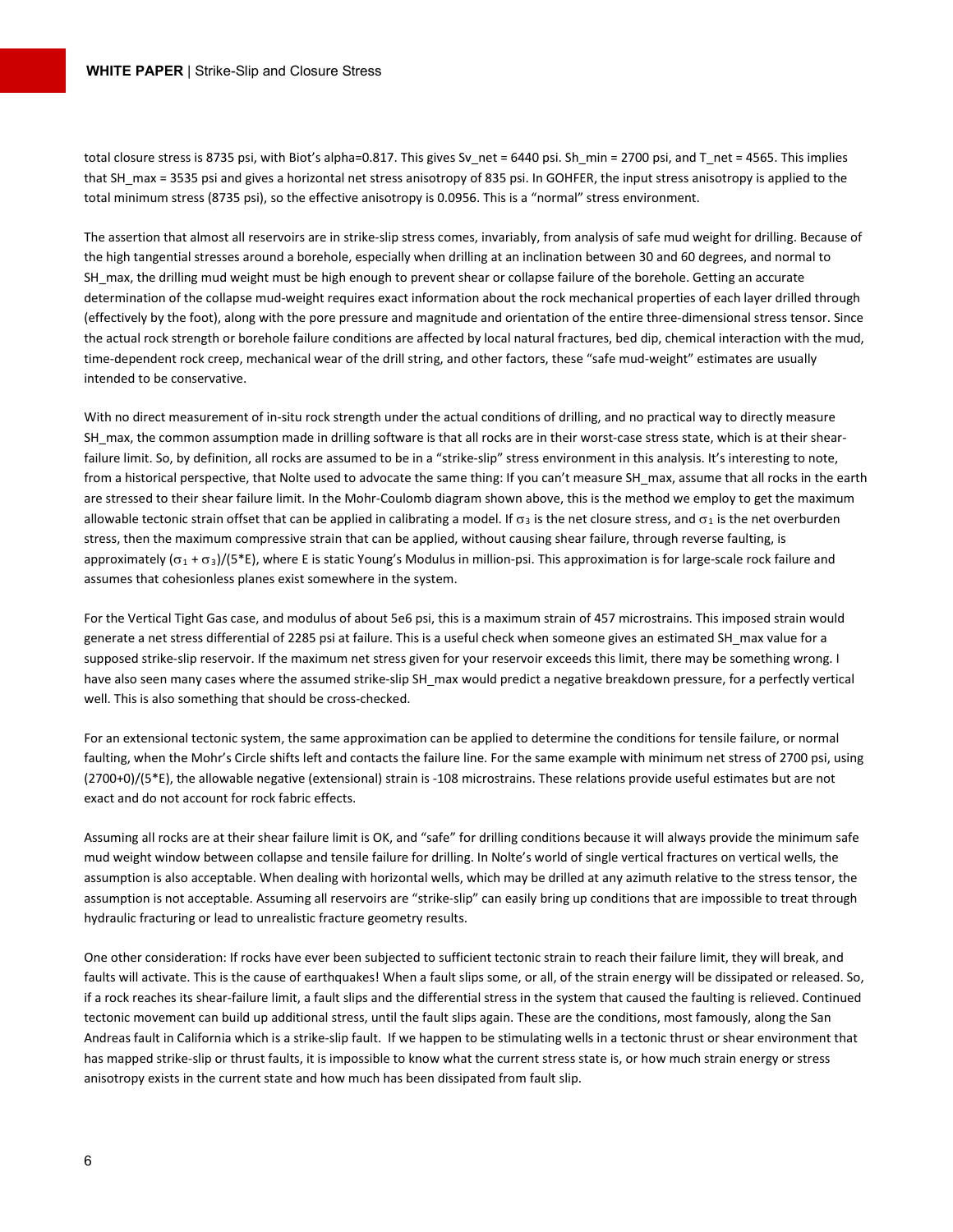One other pet peeve on this subject: Injecting water into a fault does not "lubricate" the fault and cause it to slip. The rocks around the fault are already saturated with fluid, usually water. Injection into a fault causes a local increase in pore pressure. The increased pore pressure reduces the effective stress (force) acting normal to the fault plane and allows it to slip. Remember, the force needed to overcome sliding friction is the normal force times coefficient of friction. It is unlikely that water injection will change the coefficient of friction along the already water-saturated fault face but will definitely change the normal force. If a reservoir stress state is in strike-slip conditions, at its incipient shear failure point, then any injection above fracture pressure should cause a macro-seismic event, or earthquake. If we don't cause earthquakes every time we pump into a well, we are probably not commonly dealing with strike-slip stress conditions.

In summary, practically every time a "geomechanics" consultant gives you a stress tensor estimate, they will tell you that you are in a strike-slip regime. Mostly, they think they are giving you the "safest" bet but it is not usually correct. In my experience, almost every reservoir in the world has been described as "strike-slip" and very few actually are, even in tectonically active areas. Look at the data you have to constrain the stress tensor as accurately as possible. Do a DFIT correctly and pay attention to the apparent fissure-opening pressure. If you see secondary fracture activation (fissure opening), you know the stress anisotropy is larger than the difference between the fissure opening pressure and closure stress, which is what we define (in GOHFER) as CFOP. Since we don't know the azimuth and orientation of the activated secondary fissures, we can't really get the total anisotropy. If the fissures are vertical and perpendicular to the main fracture, then CFOP equals horizontal stress anisotropy. If the angle between the fissure plane(s) and dominant hydraulic fracture is less than 90-degrees, the horizontal stress anisotropy will be more than CFOP.

One last thing to check, for horizontal and inclined wells: Get the well azimuth right in the well construction and grid setup. Look at the "Breakdown Pressure" 3D display in the GOHFER Grid Setup and see what the minimum and maximum breakdown pressures are for the well, when using your assumed input maximum horizontal stress, CFOP, or input stress anisotropy. If the minimum tangential stress, or breakdown orientation is horizontal you are in trouble. If the input data are correct, you will only get a horizontal "pancake" fracture and treating pressures will greatly exceed overburden stress. If the predicted breakdown pressures are completely out of whack compared to the observed breakdown or treating pressures in the field, even for vertical fracture orientation, your assumed stress anisotropy should be carefully reconsidered.



Induced fracture orientation shown by blue line.

Normal Stress Breakdown: Anisotropy based on CFOP (~830 psi)



Strike-Slip Stress Breakdown: 40% Stress Anisotropy (~2240 psi)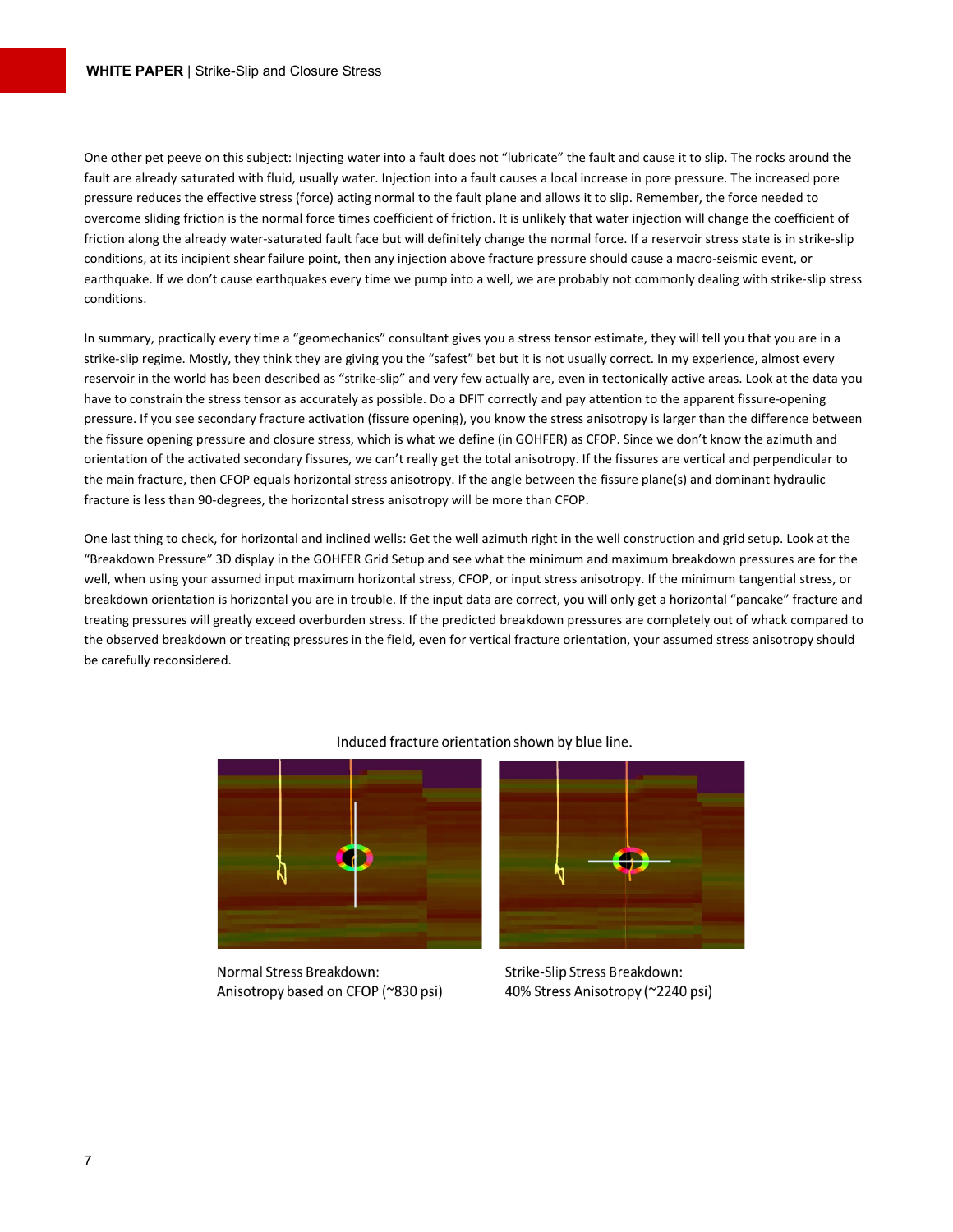One might think that the maximum horizontal effective stress might exceed the effective vertical stress, if the pore pressure were abnormally high. High pore pressure "lifts" the overburden and decreases the effective stress. The problem with this is that a low effective vertical stress reduces the horizontal stresses generated through gravitational loading. Low minimum horizontal stress means that the internal friction in the rock mass is so low that it can't support any significant differential stress. In the Mohr-Coulomb diagram, the Mohr's circle minimum will be nearer zero stress. The relatively small difference between the minimum and maximum allowable stresses at shear failure will likely result in spontaneous shear, probably as the pore pressure rises (due to hydrocarbon maturation). The ultimate result is that the horizontal stress anisotropy we are likely to encounter is very small because the rock is not strong enough in shear to support much anisotropy. Evidence that shear has occurred is often seen as slickensides in vertical cores. These are striations in rock strata caused by slippage along weak planes that causes gouging of the slippage surface. Slickensides are common in the overpressured deep Eagle Ford.

The only case where problems are likely to occur is when both horizontal stresses are controlled by tectonics, not gravity, and the vertical effective stress is minimum. This is a reverse or thrust fault regime, not strike-slip. In this case, practically all induced hydraulic fractures will be horizontal or bedding parallel. This is discussed in detail in SPE 134142 (2010).

### Shift of Mohr's Circle with Pore Pressure Increase

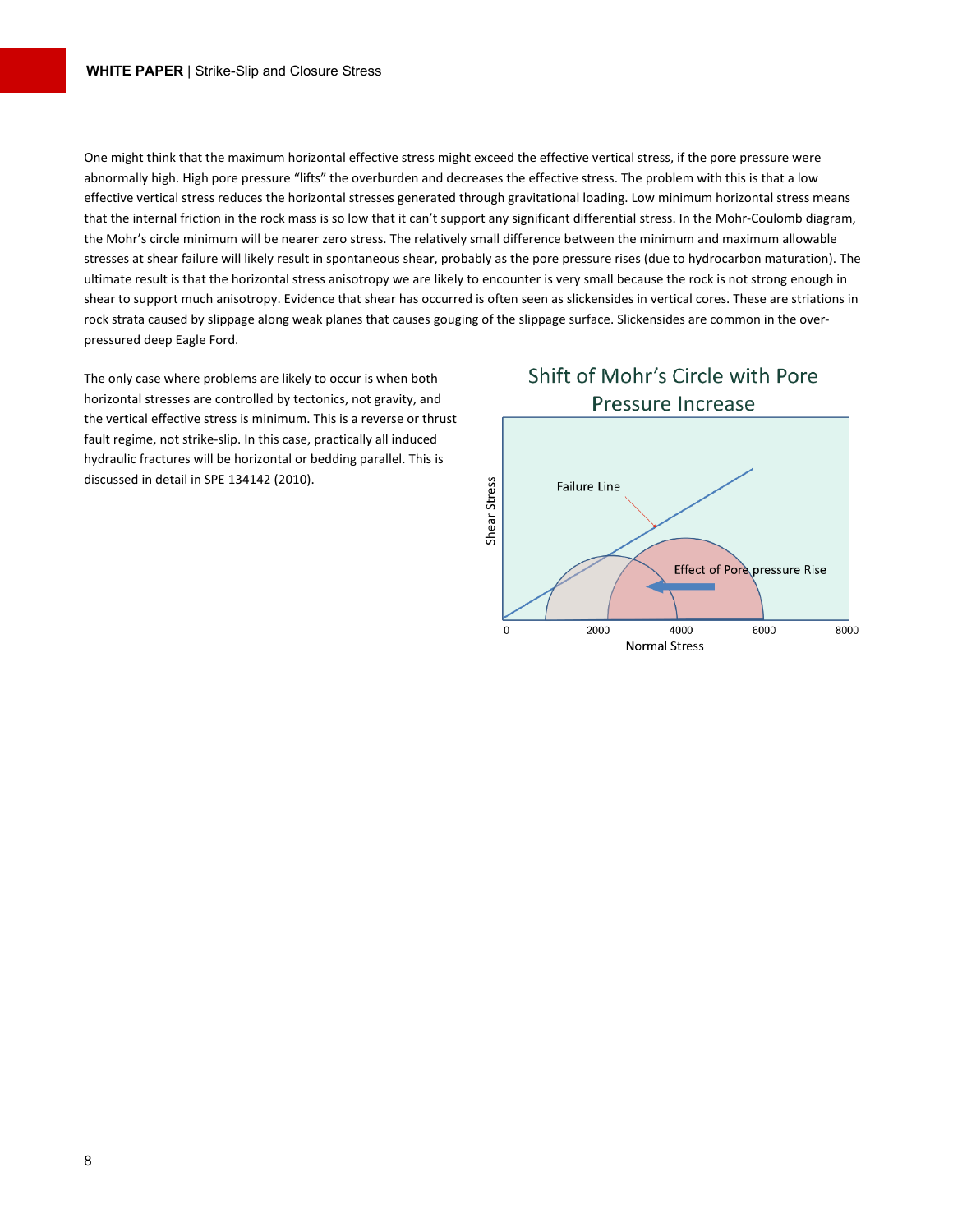### **Appendix:**

Check Fissure Opening Pressure in DFIT:



Example of Fissure Opening Pressure in DFIT with Variable Storage Signature:

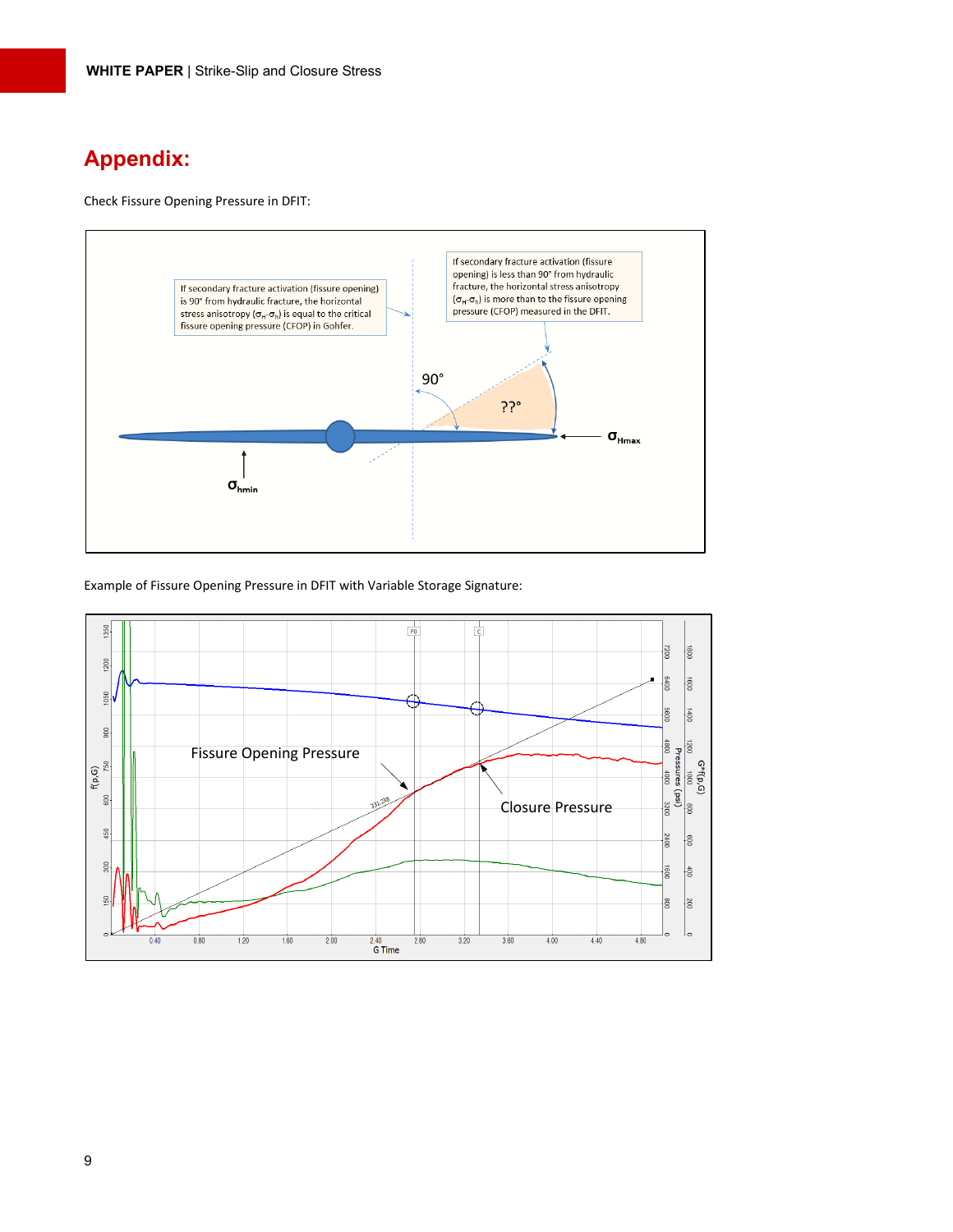Check **Well Azimut**h and **Azimuth of Max Stress** in Well Construction: Azimuth of maximum stress of zero automatically sets it perpendicular to the well azimuth. Well azimuth of zero may be misinterpreted. Try to use the actual values and remember to Update Site Location.



Check **Overburden Gradient (OBG) and Stress Anisotropy (CFOP is default)** in Well Construction-Project Settings: